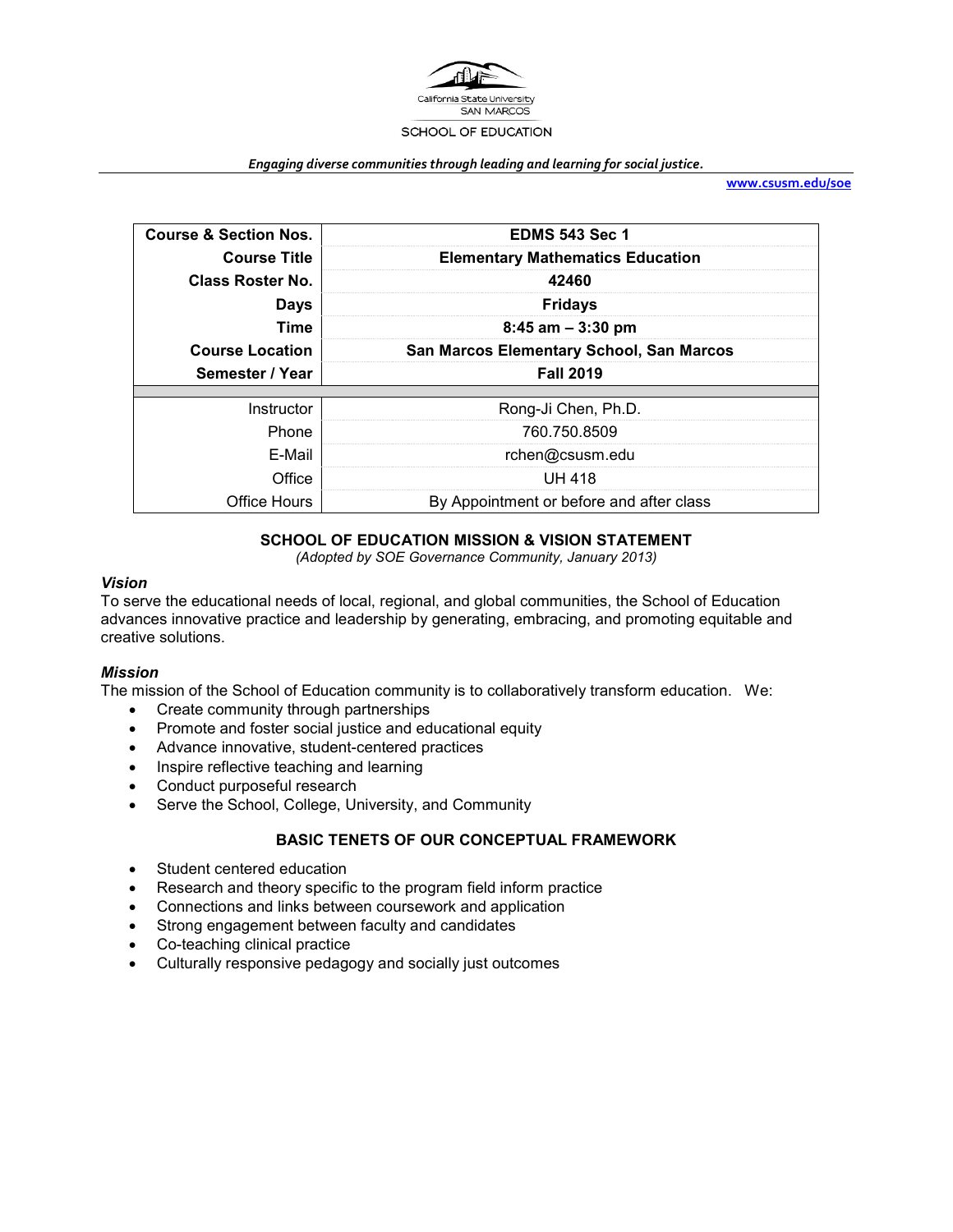### **COURSE DESCRIPTION**

This course focuses on curriculum development, methods, techniques, materials, planning, organization, and assessment in various elementary school curricula, and curriculum integration in mathematics. Methods of cross-cultural language and academic development will be integrated into the course. *Requires participation/observation in the public schools*.

## **Course Prerequisites**

Admission to the Multiple Subject Credential Program.

## **Course Objectives**

Learning to teach mathematics well is challenging and, therefore, this course is but one stage in your process of becoming a mathematics teacher. We are expected to: (a) increase our skills of listening to students and asking questions, (b) develop an understanding of children's content specific thinking, (c) develop strategies to create a classroom environment that promotes the investigation and growth of mathematical ideas and to ensure the success of all students in multi-cultural settings, (d) deepen our understanding of the mathematics taught at the elementary school level, including such topics as place value, base systems, number theory, fractions, proportions, statistics, and algebra, (e) develop an understanding of the current issues and best practices in mathematics education, (f) develop a familiarity with the California Common Core State Standards, (g) understand the nature, purposes, and application of mathematics assessment and its relationship with curriculum, teaching, and learning, and (h) learn to teach content specific concepts using effective and appropriate strategies, including the educational use of technology.

## **REQUIRED TEXTS, MATERIALS AND ACCOUNTS**

### **Required Texts**

- Boaler, J. (2016). *Mathematical mindsets: Unleashing students' potential through creative math, inspiring messages and innovative teaching*. San Francisco, CA: Jossey-Bass. ISBN 9780470894521. For access to an eCopy of this book, follow this link:<https://goo.gl/kKfJih>
- Huinker, D., & Bill, V. (2017). *Taking action: Implementing effective mathematics teaching practices in K-Grade 5*. Reston, VA: National Council of Teachers of Mathematics. ISBN 978- 0873539692
- California Department of Education. (2013). *California common core state standards for mathematics*. Sacramento, CA: Author.<http://www.cde.ca.gov/ci/cc/>(PDF, free download)
- California Department of Education. (2016). *Mathematics framework for California public schools: Kindergarten through grade twelve*. Sacramento, CA: Author. <http://www.cde.ca.gov/ci/ma/cf/mathfwchapters.asp> (PDF, free download)
- Several other readings are required and will be available for download.

## **Recommended Texts**

- Burns, M. (2007). *About teaching mathematics: A K-8 resource* (3rd ed.). Sausalito, CA: Math Solutions Publications.
- Carpenter, T. P., Fennema, E., Franke, M. L., Levi, L., & Empson, S. B. (2014). *Children's mathematics: Cognitively guided instruction* (2nd ed.). Portsmouth, NH: Heinemann.
- Carpenter, T. P., Franke, M. L., & Levi, L. (2003). *Thinking mathematically: Integrating arithmetic & algebra in elementary school*. Portsmouth, NH: Heinemann.
- Empson, S. B., & Levi, L. (2011). *Extending children's mathematics: Fractions and decimals*. Portsmouth, NH: Heinemann.
- Kamii, C. (2000). *Young children reinvent arithmetic: Implications of Piaget's theory* (2nd Ed.). New York, NY: Teachers College Press. ISBN-13: 978-0807739044.
- National Council of Teachers of Mathematics (NCTM) (2014). *Principles to actions: Ensuring mathematics success for all*. Reston, VA: Author.<http://www.nctm.org/PrinciplestoActions/> (eBook/PDF \$5 or print edition \$29)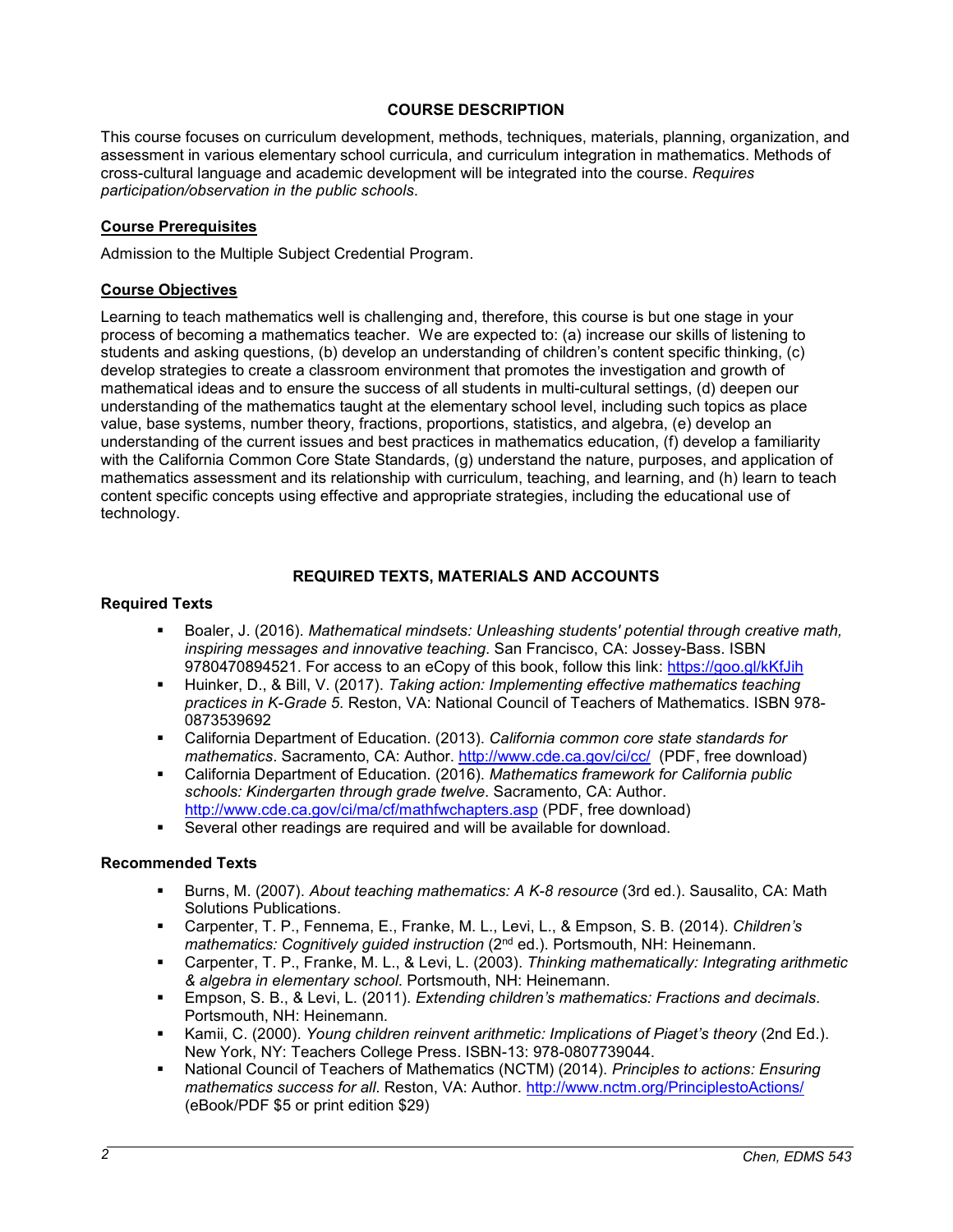- NCTM's professional journals: *Teaching Children Mathematics* [\(https://www.nctm.org/publications/teaching-children-mathematics/](https://www.nctm.org/publications/teaching-children-mathematics/) ) and *Mathematics Teacher: Learning and Teaching PK-12* [\(https://www.nctm.org/mtlt/\)](https://www.nctm.org/mtlt/).
- Smith, M. S., & Stein, M. K. (2011). *Five practices for orchestrating productive mathematics discussions*. Reston, VA: National Council of Teachers of Mathematics.
- Van de Walle, J. A., Karp, K. M., & Bay-Williams, J. M. (2018). *Elementary and middle school mathematics: Teaching developmentally* (10th ed.). Boston, MA: Allyn & Bacon.

**Hansen Curriculum Library:** You are encouraged to use the books, manipulatives, and multimedia in the Hansen Curriculum Library, located on the 5<sup>th</sup> floor of the Kellogg Library on the CSUSM main campus.

### **Cougar Courses**

The course materials and assignments are posted at Cougar Courses, accessible at [https://cc.csusm.edu/.](https://cc.csusm.edu/)

## **COURSE AND PROGRAM LEARNING OUTCOMES**

Upon successful completion of this course, teacher candidates will demonstrate the course objectives listed above. Teacher candidates will also complete other courses, clinical practice, and additional requirements for the credential program. Upon successful completion of the program, teacher candidates will demonstrate the following competencies and dispositions:

### **Authorization to Teach English Learners**

This credential program has been specifically designed to prepare teachers for the diversity of languages often encountered in California public school classrooms. The authorization to teach English learners is met through the infusion of content and experiences within the credential program, as well as additional coursework. Candidates successfully completing this program receive a credential with authorization to teach English learners. *(Approved by CCTC in SB 2042 Program Standards, August 02)*

### **Teacher Performance Expectation (TPE) Competencies**

The course objectives, assignments, and assessments have been aligned with the CTC standards for Multiple Subject Credential. This course is designed to help teachers seeking a California teaching credential to develop the skills, knowledge, and attitudes necessary to assist schools and district in implementing effective programs for all students. The successful candidate will be able to merge theory and practice in order to realize a comprehensive and extensive educational program for all students.

### **Teacher Performance Assessment**

Beginning July 1, 2008 all California credential candidates must successfully complete a state-approved Teacher Performance Assessment (TPA), as part of the credential program of preparation. This year the CSUSM credential programs use the CalTPA (California Teacher Performance Assessment).

## **CalTPA**

To assist with your successful completion of the CalTPA, a series of informational seminars are offered over the course of the program. TPA related questions and logistical concerns are to be addressed during the seminars. Your attendance to TPA seminars will greatly contribute to your success on the assessment. The CalTPA Candidate Handbook, TPA seminar schedule, and other TPA support materials may be found on the SOE website: <https://www.csusm.edu/soe/currentstudents/tpa.html>

Additionally, to support your success in your credential program and with TPA, SOE classes use common pedagogical language, lesson plans (lesson designs), and unit plans (unit designs).

## **Expected Dispositions for the Education Profession**

Education is a profession that has, at its core, certain dispositional attributes that must be acquired and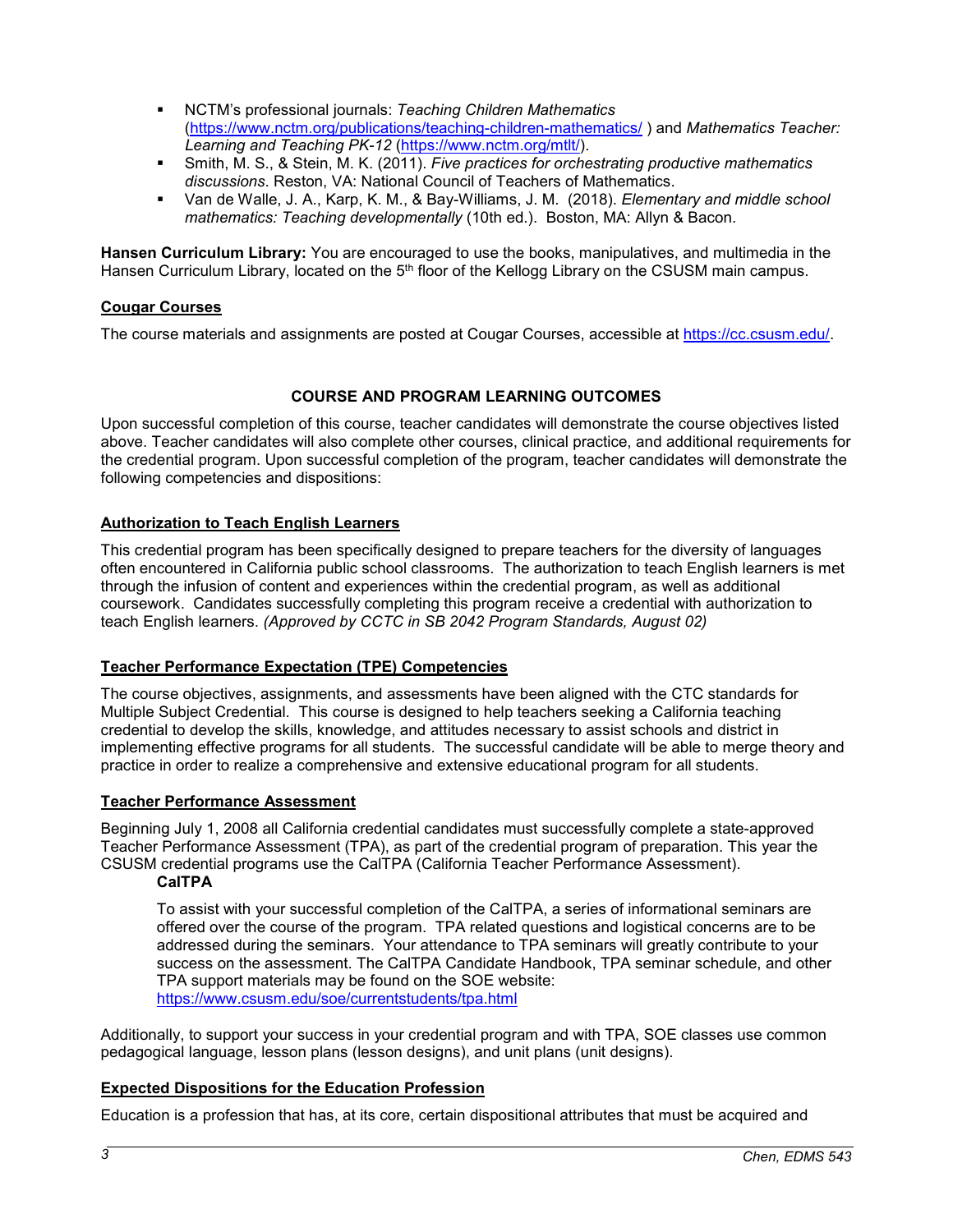developed. Teaching and working with learners of all ages requires not only specific content knowledge and pedagogical skills, but positive attitudes about multiple dimensions of the profession. The School of Education has identified six dispositions that must be evident in teacher candidates: social justice and equity, collaboration, critical thinking, professional ethics, reflective teaching and learning, and life-long learning. These dispositions have observable actions that will be assessed throughout the preparation program. For each dispositional element, there are three levels of performance - *unacceptable*, *initial target*, and *advanced target*. The description and rubric for the three levels of performance offer measurable behaviors and examples.

The assessment is designed to provide candidates with ongoing feedback for their growth in professional dispositions and includes a self-assessment by the candidate. The dispositions and rubric are presented, explained and assessed in one or more designated courses in each program as well as in clinical practice. Based upon assessment feedback candidates will compose a reflection that becomes part of the candidate's Teaching Performance Expectation portfolio. Candidates are expected to meet the level of *initial target* during the program.

# **TENTATIVE COURSE SCHEDULE/COURSE OUTLINE**

The dynamic nature of teaching and learning makes it hard to establish a set schedule. Please note that modifications will likely to occur at the discretion of the instructor. You're expected to complete a week's reading materials BEFORE coming to the class of the week.

| <b>Date</b> | <b>Session, Topics, &amp; Essential Questions</b>                                                         | <b>Reading &amp; Assignments</b>                       |
|-------------|-----------------------------------------------------------------------------------------------------------|--------------------------------------------------------|
| 8/30        | 1. Building a math learning community                                                                     | Course syllabus                                        |
|             | What are characteristics of an effective math classroom? What is                                          |                                                        |
|             | your relationship with math?                                                                              |                                                        |
|             | 2. Students as young mathematicians in a community of learners                                            | Boaler (2016) Intro & ch 1-3                           |
|             | What does it mean to "do mathematics"? How do beliefs, attitudes,                                         |                                                        |
|             | identities, etc. influence learning?                                                                      |                                                        |
| 9/6         | 3. Challenging students with rich math tasks                                                              | Boaler (2016) ch 5                                     |
|             | What are different levels of cognitive demand of math tasks?                                              | Huinker & Bill (2017) ch 3                             |
|             | How can we challenge students using appropriate math tasks?                                               | <b>Reflection 1</b>                                    |
|             | # Clinical observation: Noticing & wondering                                                              |                                                        |
|             | 4. Math games and activities                                                                              | Boaler ch 9                                            |
|             | How can we look into the mathematical concepts in a few popular                                           | <b>Explore NCTM</b>                                    |
|             | games? How do we provide opportunities for hands-on explorations                                          | Illuminations:                                         |
|             | of math?                                                                                                  | http://illuminations.nctm.org                          |
| 9/13        | 5. Equity and social justice in math education                                                            | Boaler (2016) ch 6-7                                   |
|             | How does traditional math education preserve elite groups while                                           | <b>Reflection 2</b>                                    |
|             | denying other children access to powerful math? How is math                                               |                                                        |
|             | education related to civil right and social justice?                                                      |                                                        |
|             | <b>MLA presentations: Round 1*</b>                                                                        |                                                        |
|             | 6. Conceptual understanding                                                                               | Huinker & Bill (2017) ch 4                             |
|             | What are the relationships between conceptual understanding of                                            |                                                        |
|             | math and procedural fluency? How can we help students build                                               |                                                        |
|             | conceptual understanding?                                                                                 |                                                        |
| 9/20        | 7. Online session: Unpacking math standards & setting learning                                            | Huinker & Bill (2017) ch 1-2<br><b>Online module 1</b> |
|             | goals                                                                                                     |                                                        |
|             | How can we unpack math standards? How do we establish learning                                            |                                                        |
|             | goals to guide student learning & instructional decisions?<br>8. Online session: Multiple representations |                                                        |
|             | What different representations contribute to the development of                                           | Huinker & Bill (2017) ch 6<br><b>Online module 2</b>   |
|             | students' math understanding? How can we help students make                                               |                                                        |
|             | connections among different representations?                                                              |                                                        |
| 9/27        | 9. Questioning                                                                                            | Huinker & Bill (2017) ch 5                             |
|             | What questions can we ask to foster math discussion and advance                                           | <b>Reflection 3</b>                                    |
|             | student learning?                                                                                         |                                                        |
|             | <b>MLA presentations: Round 2*</b>                                                                        |                                                        |
|             |                                                                                                           |                                                        |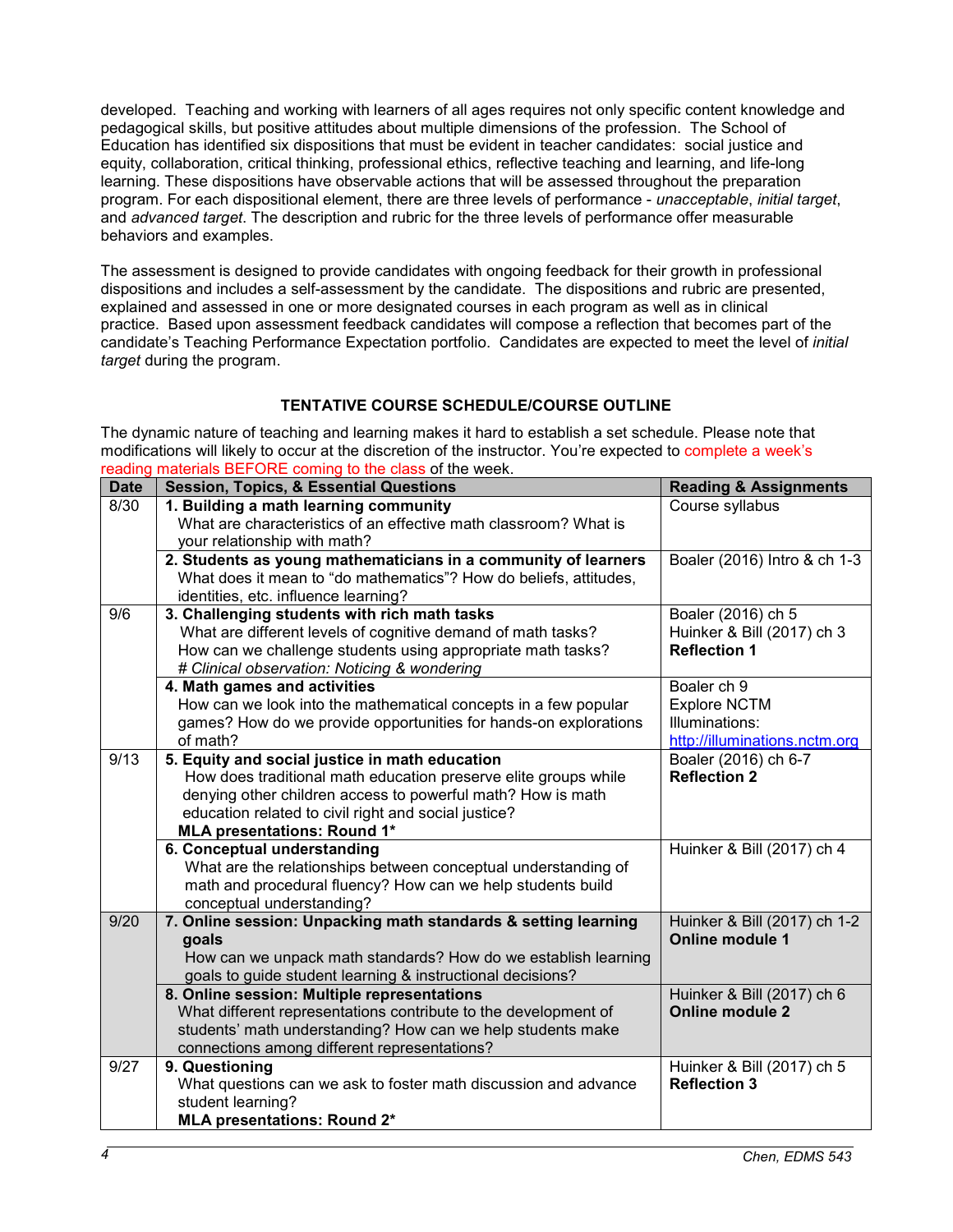| <b>Date</b> | <b>Session, Topics, &amp; Essential Questions</b>                                      | <b>Reading &amp; Assignments</b> |
|-------------|----------------------------------------------------------------------------------------|----------------------------------|
|             | 10. Math discourse                                                                     | Huinker & Bill (2017) ch 7-8     |
|             | How can we use student work to conduct whole-class discussion on                       |                                  |
|             | important math concepts? How can we select and sequence                                |                                  |
|             | students' responses to foster classroom discussion?                                    |                                  |
|             | <b>MLA presentations: Round 3*</b>                                                     |                                  |
| 10/4        | 11. Less is more: Letting students struggle                                            | Huinker & Bill (2017) ch 9       |
|             | What do teachers mean when they say, "I want to make math easy                         | Boaler (2016) ch 4               |
|             | for kids"? How can we support students' productive struggle?                           | <b>Reflection 4</b>              |
|             | <b>MLA presentations: Round 4*</b>                                                     |                                  |
|             | 12. Lesson design (1)                                                                  | Huinker & Bill (2017) ch 10      |
|             | How do we make decisions about what to teach and how we teach                          | <b>Clinical observation</b>      |
|             | it? How do we monitor student learning during a lesson?                                |                                  |
|             | <b>MLA presentations: Round 5*</b>                                                     |                                  |
| 10/11       | 13. Lesson design (2)                                                                  | Boaler (2016) ch 8               |
|             | How do we orchestrate classroom discussion during a problem-                           | <b>Reflection 5</b>              |
|             | based lesson? How do we provide opportunities for student thinking<br>and interaction? |                                  |
|             |                                                                                        |                                  |
|             | # preparation for math night<br>14. Teacher performance assessment                     | <b>CalTPA Performance</b>        |
|             | What are essential components of CalTPA? How do we demonstrate                         |                                  |
|             | our knowledge and skills for teaching?                                                 | Assessment Guide (Cycle<br>1)    |
| 10/18       | 15. MLA video peer review and discussion                                               | <b>MLA reflection (final</b>     |
|             | How do we effectively grow from our experience?                                        | deadline)                        |
|             | 16. Conclusion and looking forward                                                     | Lesson design                    |
|             | How is teaching a marathon and not a sprint? How do we continue                        |                                  |
|             | to grow professionally?                                                                |                                  |
|             |                                                                                        |                                  |
|             | course activities                                                                      |                                  |
| <b>NA</b>   | Assessment, differentiation, and technology are integrated in the                      |                                  |

*Notes:* \* Presentation of Mathematics Learning Activities (MLA).

# **COURSE REQUIREMENTS AND GRADED COURSE COMPONENTS**

Teaching and learning require engaged and reflective participants. It is essential that you prepare carefully for class, be ready to discuss readings and assignments thoughtfully, and actively participate in all class activities.

## **Course Assignments**

Here is a list of the assignments and requirements, followed by descriptions of each of them:

| <b>Assignment</b>                          | <b>Points</b> | <b>Due Date</b> |
|--------------------------------------------|---------------|-----------------|
| Reflections & book clubs                   | 20            | ongoing         |
| Online modules                             | 15            | 9/22            |
| Clinical observation: Noticing & wondering | 15            | 10/4            |
| Lesson design                              | 20            | 10/18           |
| Mathematics learning activity (MLA)        | 20            | varies          |
| Professional dispositions & participation  | 10            | ongoing         |

*Reflections and Book Clubs*—You will reflect on the readings, observations, or our class activities. You will submit a reflection on particular dates (see the schedule above). The focus will be on how you make sense of the information rather than a summary. The purpose of the reflections is to prepare you for class discussion and to reflect on your own experiences, beliefs, and theories about mathematics education. There will be time in class for *book club* discussion of the readings, so it is imperative that you do the readings each week. The way in which you are asked to share your reflection may change week to week.

*Online Modules*—There will be a few online sessions. You need to complete a learning module for each online session. The modules will be posted on Cougar Courses.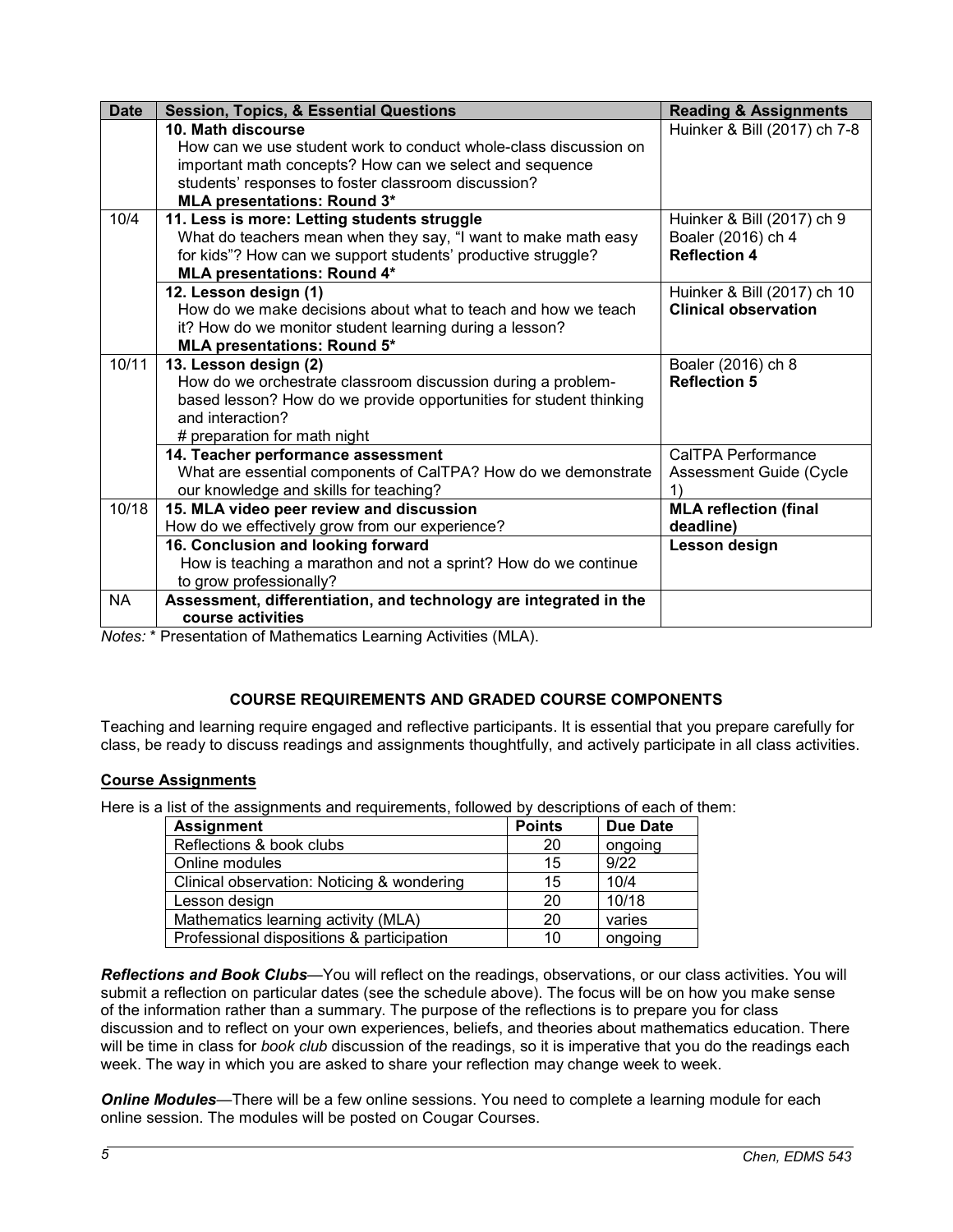*Clinical Observation* – Clinical field experience is an essential component of learning to teach. Yet, spending time in schools and classrooms does not necessarily lead to effective learning. Teacher candidates and educators need a framework from which to reflect on field experience and grow from such experience. In this assignment, you will observe a math lesson (in your practicum/clinical practice classroom or at an appropriate place) and use a "noticing and wondering" model as a way of recording and reflecting on your observation of student learning and teaching strategies. A "noticing and wondering" template will be provided on Cougar Courses.

*Lesson Design*— You will design a math lesson that is aligned with the principles and practices in Boaler's (2016) *Mathematics Mindsets* book and Huinker and Bill's (2017) *Taking Action* book. The lesson needs to focus on *student thinking* and *interaction; otherwise, it will be returned for revision*. You are strongly encouraged but not required to (1) implement the lesson in your practicum/clinical teaching classroom; (2) videotape the lesson implementation as it is a powerful means for an in-depth analysis of the effectiveness of the lesson and student learning. A video reflection is required in CalTPA, so videotaping your lesson can prepare you for CalTPA.

*Mathematics Learning Activity (MLA)*. In the context of this course, an MLA is a math activity, task, game, problem, and so on that students can complete in 15-20 minutes. It is like a mini lesson or a component of a larger lesson or unit. The purpose of this assignment is to provide you with opportunities to (1) experience teaching a math activity in a small group setting, (2) reflect on student learning, (3) set up learning centers in a classroom and rotate students through various activities.

You will select, modify, or design an MLA. You will conduct your MLA with (a) a group of students in your tutoring or clinical practice classroom AND (b) your fellow teacher candidates. In other words, you will conduct your MLA twice— once in an elementary school classroom and once in the EDMS class. Given the short time frame of the course, you may or may not be able to practice your MLA in the EDMS class before you do it with kids.

In the case of *(a) teaching your MLA to a group of elementary school students*, you need to talk to the classroom teacher and find a group of students for your MLA. The "group" can be a small group (minimum of 4 students), a bigger group, or even the entire class. You will discuss with the classroom teacher and identify an appropriate MLA for the group of students. You need to videotape your MLA implementation and reflect on students' learning and interaction. This is a great means for improving your teaching; reviewing the video can usually help you see what you do not see during instruction. You will submit the video (for example, you may save your video in your Google Drive and submit a sharable link to the video). You will also submit a reflection paper.

In the case of *(b) teaching your MLA to fellow teacher candidates in the 543 class*, we will get into MLA teams, and each team will have a date of presentation (see schedule above). You need to coordinate with your team members so that your MLAs will not be too similar. You will conduct your MLA with your peers (that are not on the team) in a learning center type format. For example, if your team has 5 members, there will be 5 math activities. Your team will set up 5 learning centers in our class. Each team member will conduct his/her activity at a learning center. The rest of the class will get into 5 groups, and they will rotate through the 5 learning centers/activities. It means that you have the opportunity to do your activity 5 times, and chances are you will modify the activity to meet the participants' needs.

Both Boaler's (2016) and Huinker and Bill's (2017)) books have many good math learning activities. A few activities will be posted on Cougar Courses. You may also design your own activity. Your activity should be planned and/or adapted to show evidence of conceptual understanding or other higher-order thinking rather than merely memorization or procedures without understanding. Each individual activity should take about 15-20 minutes for children and 8-10 minutes for your peer teacher candidates. Therefore, if the activity as the way it is described is too short or too long, you need to adapt it to fit the time frame.

*Professional Dispositions & Participation*—You are expected to actively participate in in-class and online discussions, group work, presentations, and hands-on activities throughout the course. A positive professional disposition includes a willingness to consider and discuss new ideas objectively, curiosity,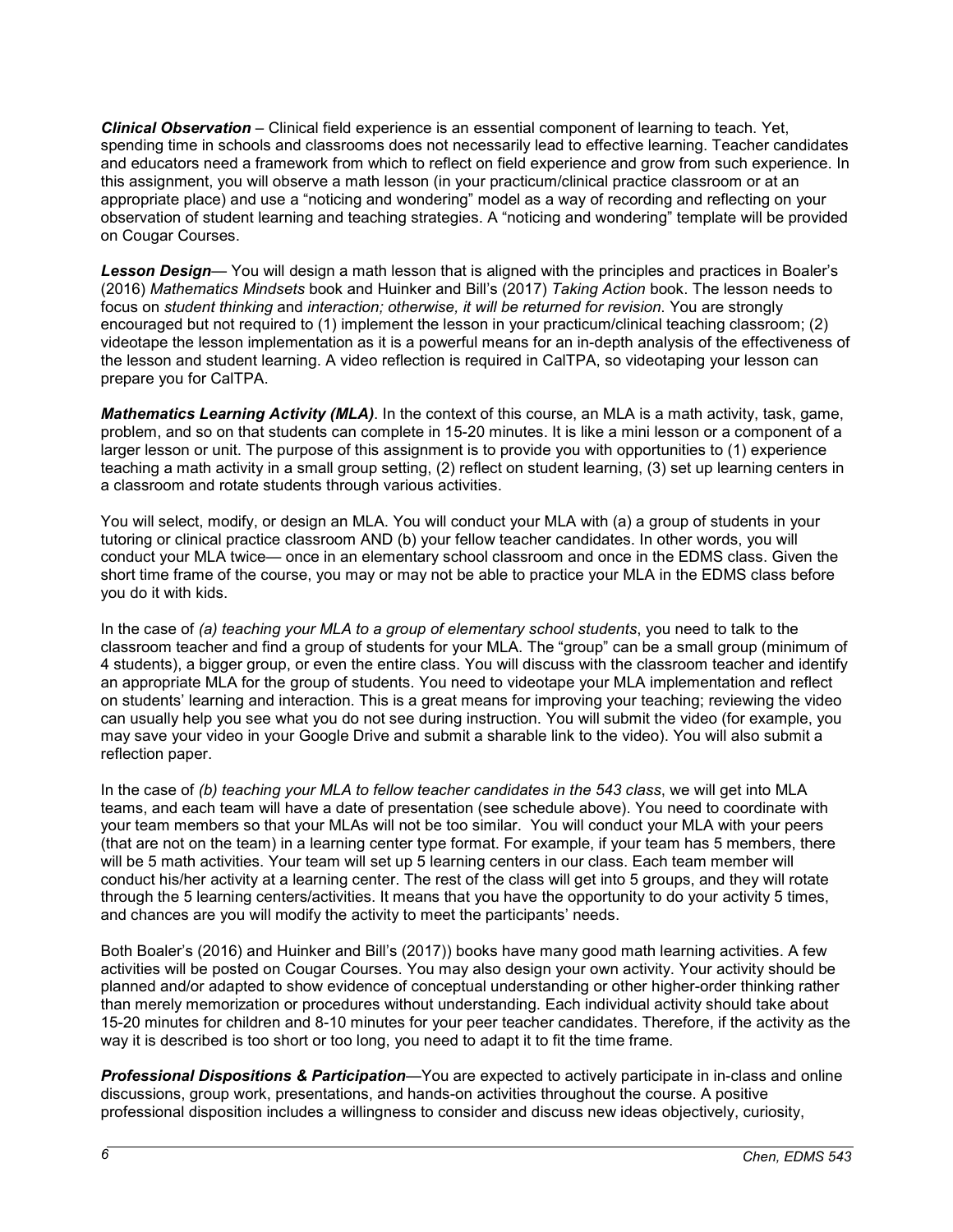perseverance, and seriousness about improving one's self as a teacher. It can also include a sense of humor and social intelligence (e.g., the tact and ability to make others feel comfortable and to contribute).

### **Assignment Policy**

All assignments, requirements, due dates, and scoring rubrics will be available through Cougar Courses. You are responsible to track your grades and monitor your progress in the course. In order to successfully complete this course, all assignments must be completed at an acceptable level noted on assignment directions and rubrics. Each written assignment is expected to have a clear organizational presentation and be free of grammar, punctuation, or spelling errors. There will be a reduction in points for the abovementioned errors. All assignments are due by 11 p.m. on the due date, unless specified otherwise. Reading reflections are typically due in class.

*Late assignment and missed work*: There will be 10% deduction for being one day late, 20% deduction two days late, and 30% deduction three days late. After three days, no assignments will be accepted. If extraordinary circumstances occur, please contact the instructor BEFORE the deadline.

## **Grading Standards**

| Final grades are calculated on the standard of: |                  |               |               |  |  |  |
|-------------------------------------------------|------------------|---------------|---------------|--|--|--|
| A: 93% - 100%                                   | A-: 90% - 92%    | B+: 87% - 89% | B: 83% - 86%  |  |  |  |
| $B - 80\% - 82\%$                               | $C+177\% - 79\%$ | C: 73% - 76%  | C-: 70% - 72% |  |  |  |
| $D: 60\% - 69\%$                                | $F:$ below 60    |               |               |  |  |  |

Failure to complete this course with a grade of C+ or higher will prohibit a teacher candidate from continuing the teaching credential program.

### **Final Exam Statement**

There will be no final exam.

### **School of Education/Course Attendance Policy**

Due to the dynamic and interactive nature of courses in the School of Education, all candidates are expected to attend all classes and participate actively. At a minimum, candidates must attend more than 80% of class time, or s/he may not receive a passing grade for the course at the discretion of the instructor. Individual instructors may adopt more stringent attendance requirements. Should the candidate have extenuating circumstances, s/he should contact the instructor as soon as possible. *(Adopted by the COE Governance Community, December, 1997).*

**This course:** Hands-on activities and discussions are a vital part of the course. Attendance will be taken in each class. Candidates missing more than one class session cannot earn an A or A- (up to 11 points will be deducted from the course total points they earn). Candidates missing more than two class sessions cannot earn a B or B+ (up to 18 points deduction). Candidates missing more than three sessions cannot earn a C+. Excessive tardiness in a class period or leaving early may count as an absence. Notifying the instructor does not constitute an excuse. All assignments must be turned in on due date even in case of an absence.

In an eight-week course, a class session is either the morning or afternoon session (approximately 3 hours) of a full instructional day.

## **GENERAL CONSIDERATIONS**

## **CSUSM Academic Honesty Policy**

Students will be expected to adhere to standards of academic honesty and integrity, as outlined in the Student Academic Honesty Policy. All assignments must be original work, clear and error-free. All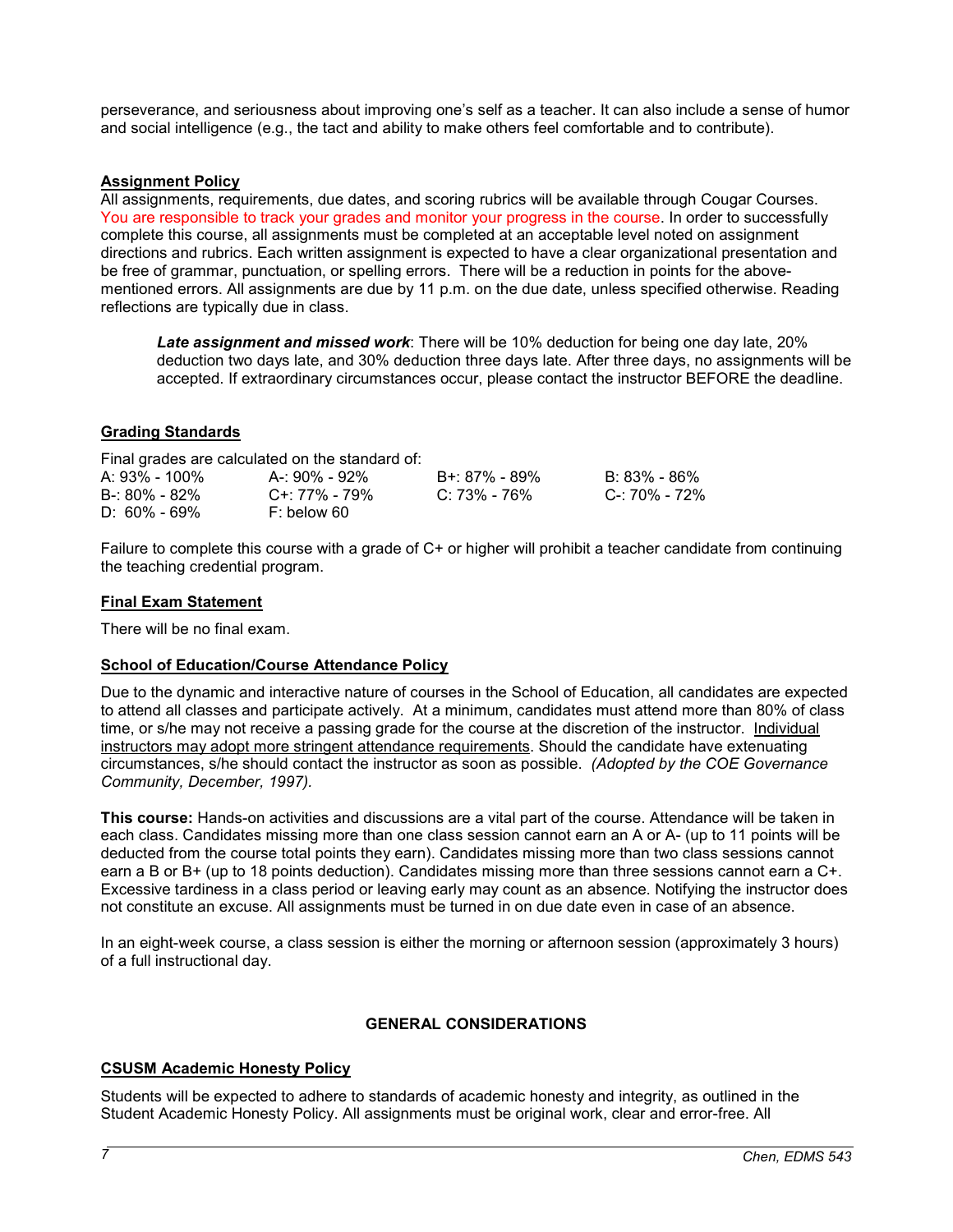ideas/material that are borrowed from other sources must have appropriate references to the original sources. Any quoted material should give credit to the source and be punctuated accordingly.

Academic Honesty and Integrity: Students are responsible for honest completion and representation of their work. Your course catalog details the ethical standards and penalties for infractions. There will be zero tolerance for infractions. If you believe there has been an infraction by someone in the class, please bring it to the instructor's attention. The instructor reserves the right to discipline any student for academic dishonesty, in accordance with the general rules and regulations of the university. Disciplinary action may include the lowering of grades and/or the assignment of a failing grade for an exam, assignment, or the class as a whole.

Incidents of Academic Dishonesty will be reported to the Dean of Students. Sanctions at the University level may include suspension or expulsion from the University.

Refer to the full Academic Honesty Policy at: [http://www.csusm.edu/policies/active/documents/Academic\\_Honesty\\_Policy.html](http://www.csusm.edu/policies/active/documents/Academic_Honesty_Policy.html)

### **Plagiarism**

As an educator, it is expected that each candidate (course participant) will do his/her own work, and contribute equally to group projects and processes. Plagiarism or cheating is unacceptable under any circumstances. If you are in doubt about whether your work is paraphrased or plagiarized see the Plagiarism Prevention for Students website [http://library.csusm.edu/plagiarism/index.html.](http://library.csusm.edu/plagiarism/index.html) If there are questions about academic honesty, please consult the University catalog.

### **Students with Disabilities Requiring Reasonable Accommodations**

Students with disabilities who require reasonable accommodations must seek approval for services by providing appropriate and recent documentation to the Office of Disability Support Services (DSS). This office is in Craven Hall 4200, contact by phone at (760) 750-4905, or TTY (760) 750-4909. Website: [http://www.csusm.edu/dss/.](http://www.csusm.edu/dss/) Students authorized by DSS to receive reasonable accommodations should meet with their instructor during office hours or, in order to ensure confidentiality, in a more private setting. The CSUSM's accessibility policy can be found at [https://www.csusm.edu/accessibility/.](https://www.csusm.edu/accessibility/)

## **Credit Hour Policy Statement**

Per the University Credit Hour Policy, students are expected to spend a minimum of 11 hours *outside* of the classroom each week because this is a 3-unit course in an 8-week timeframe ("double dose"). The course has a few online sessions. The online tasks are designed to reflect an appropriate amount of time needed for the course credit.

## **All University Writing Requirement**

The CSUSM writing requirement of 2500 words is met through the completion of course assignments. Therefore, all writing will be looked at for content, organization, grammar, spelling, and format. For this class please use APA Manual, 6th edition (see a guide at [http://owl.english.purdue.edu/owl/section/2/10/\)](http://owl.english.purdue.edu/owl/section/2/10/).

### **Necessary Technical Competency Required of Students**

This course has a few online sessions. To successfully complete online activities, you need to use Cougar Courses (download course documents, watch presentations and videos, upload your assignments, post discussion responses and reply to peers' posts, join online chats, etc.). You need to use e-mail effectively and know how to attach files. It is best that you know how to make minor configuration changes in a Web browser (change font sizes, open and close tabs, allow or disable pop-ups and plug-ins, enable Cookies and JavaScript, etc.). In addition, you are expected to use office applications (such as a word processor, a presentation tool, a spreadsheet tool, an image viewer, a PDF reader, etc.), engage in collaboration and file sharing (such as Dropbox and/or Google Drive & Apps), and apply Web literacy skills (conduct an effective search with a search engine, evaluate trustworthiness of web content, understand copyrights). Lastly, you may need to troubleshoot basic hardware and software problems.